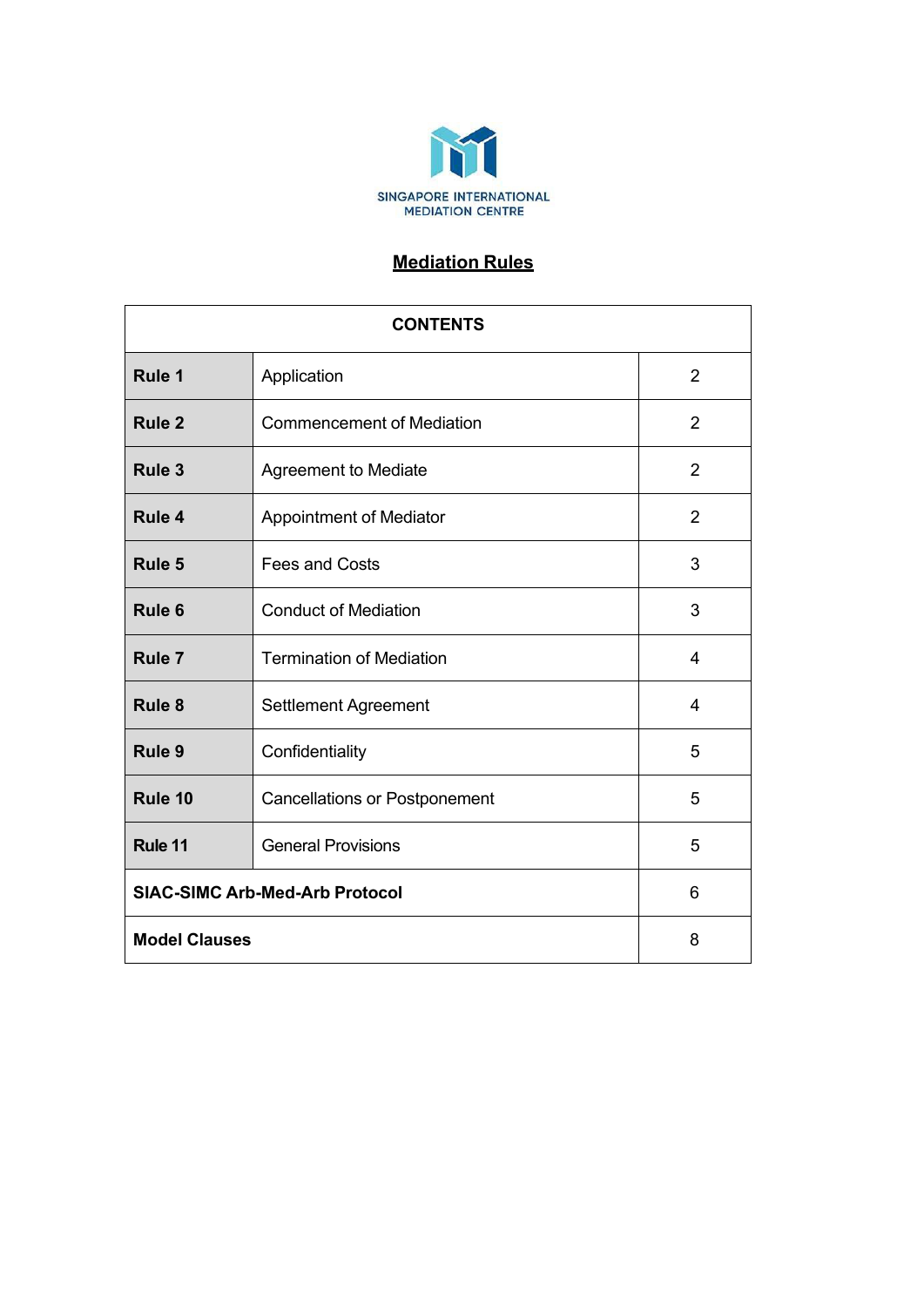# **1 Application of Rules**

- 1.1 These Mediation Rules (the "Rules") shall apply to all mediations administered by the Singapore International Mediation Centre ("SIMC") save that where a mediation is administered pursuant to the Arb-Med-Arb Protocol between the Singapore International Arbitration Centre ("SIAC") and SIMC (the "AMA Protocol"), the Rules shall be modified as necessary to be consistent with the terms of the AMA Protocol.
- 1.2 The parties may at any time agree to modify the provisions of the Rules, subject to the agreement of the mediator and SIMC.

#### **2 Request for Mediation**

- 2.1 Any party or parties wishing to commence mediation under the Rules shall submit a written request for mediation in such form as SIMC may prescribe from time to time (the "Request") together with the filing fee that may be applicable at the time of submission.
- 2.2 A copy of the Request should be sent to all other parties to the mediation.

#### **3 Agreement to Mediate1**

- 3.1 If the Request is made pursuant to an agreement to mediate at SIMC, evidence of such an agreement shall be attached to the Request.
- 3.2 If the Request is made pursuant to an agreement to mediate at SIMC, SIMC will acknowledge receipt of the Request in writing. The date on which SIMC acknowledges such receipt shall be deemed to be the date of the filing of the Request and the date of commencement of mediation.
- 3.3 If the Request is not made pursuant to an agreement to mediate at SIMC, SIMC will promptly contact the parties regarding the proposal for mediation, and may assist the parties in considering the proposal. The mediation shall be deemed to commence on the date on which SIMC sends written confirmation to the parties that an agreement to mediate has been reached.
- 3.4 In the event of any doubt as to the existence of an agreement to mediate at SIMC, SIMC may request further information from the parties or take such other steps as may be appropriate.

## **4 Appointment of Mediator**

- 4.1 The parties may jointly nominate a mediator to conduct the mediation for confirmation by SIMC. The nomination may be from SIMC's Panel of Mediators or from any other panel.
- 4.2 Where the parties are unable to agree on a mediator to be nominated within 10 days from the date of commencement of the mediation, SIMC shall appoint a mediator from SIMC's Panel of Mediators. SIMC may also nominate a mediator from the panel of one of its partner organisations, in the event that there is no suitable mediator from the SIMC panel.
- 4.3 In confirming or appointing a mediator, SIMC shall consider the prospective mediator's attributes, including but not limited to nationality, language, skills, qualifications, areas of expertise, experience, and the prospective mediator's availability.
- 4.4 The parties may nominate more than one mediator or request SIMC to appoint more than one mediator, in accordance with the provisions of the Rules. Where appropriate, SIMC may propose to the parties that there be more than one mediator. References to "mediator" under these Rules will then be deemed as reference to "mediators".

<sup>&</sup>lt;sup>1</sup> For cases administered pursuant to the AMA Protocol, Rules 3.1 to 3.4 will be modified by the AMA Protocol.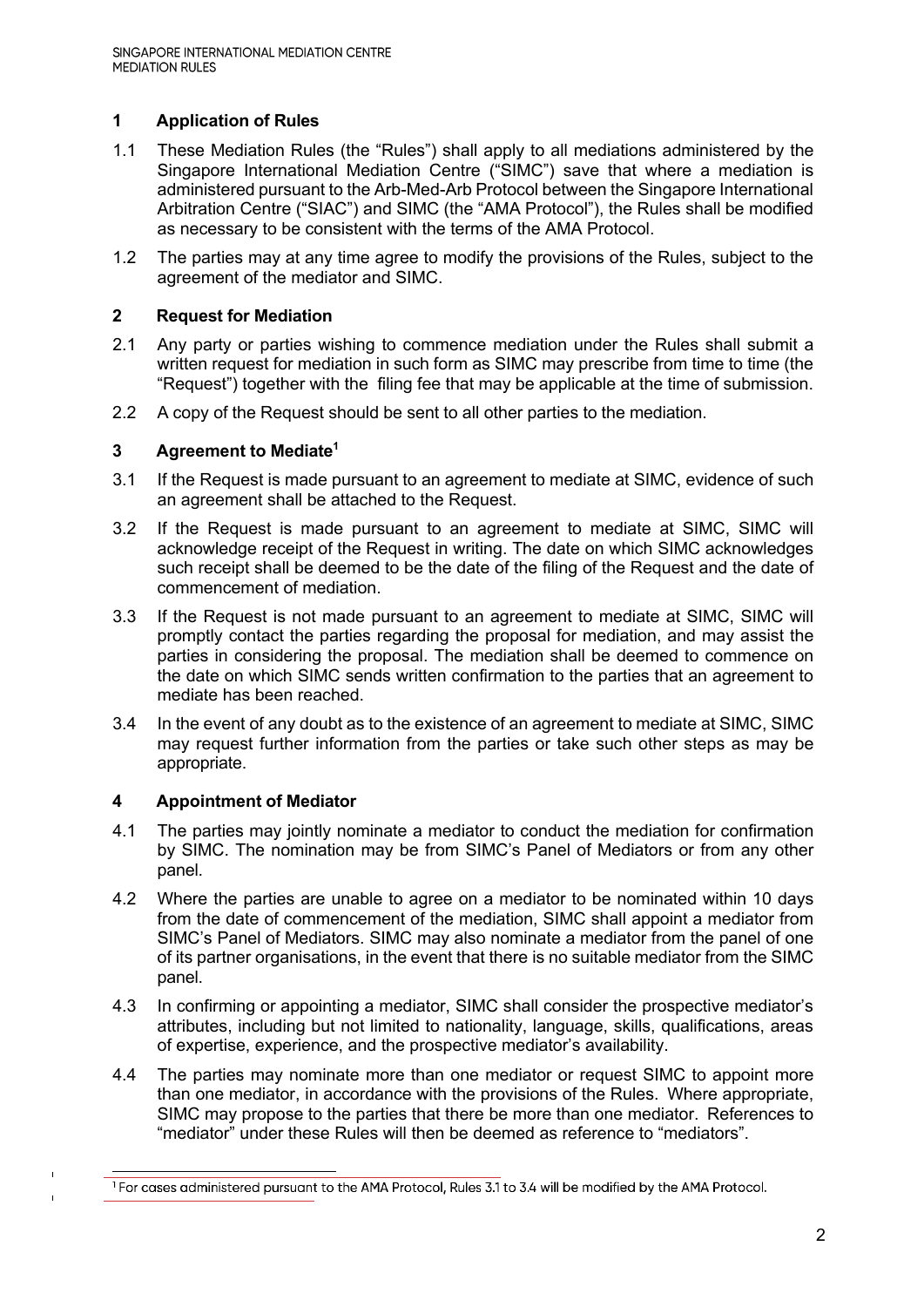- 4.5 Before confirmation and acceptance of appointment, a prospective mediator shall provide written confirmation of his or her acceptance of the SIMC Code of Ethics which includes a confirmation of his or her impartiality and independence, and an undertaking to immediately disclose to the parties any known actual or potential conflicts of interest which could reasonably raise any question of his or her impartiality and independence.
- 4.6 Any party may object to the appointment of the mediator on the basis of any disclosed actual or potential conflict or choose to waive the conflict.
- 4.7 If any party has valid objections to the appointment of the mediator, the party shall notify SIMC and all the other parties in writing as soon as possible and SIMC may within five business days of receipt of notification of the objections, appoint another mediator.
- 4.8 SIMC may replace the mediator in the course of the mediation if a conflict arises or in exceptional circumstances raised by the mediator or any of the parties.

## **5 Fees and Costs2**

- 5.1 Any filing fee accompanying a Request is non-refundable filing fee..
- 5.2 Following commencement of the mediation, SIMC shall request all parties to pay one or more deposits to cover SIMC's administrative fees, the mediator's fees, venue fees and any other expenses of SIMC and the mediator, based on selected mediator, the projected number of days of mediation, the mode of mediation, the size of the mediation venue and the level of mediation support required.
- 5.3 SIMC may stay or terminate the mediation if any requested deposit is not paid.
- 5.4 Upon termination of the mediation, SIMC shall fix the total costs of the mediation and reimburse the parties for any excess payment or bill the parties for any balance required due to the mediation extending beyond the projected duration or for any additional fees and expenses incurred.
- 5.5 All deposits requested and costs fixed by SIMC shall be borne equally by the parties, except where they have agreed otherwise in writing to share in any other proportion.
- 5.6 Any party is free to pay the unpaid balance of any deposits and costs should another party fail to pay its share.
- 5.7 Any other expenditure incurred by the respective parties shall remain the responsibility of that party, unless otherwise agreed by the parties.

## **6 Conduct of Mediation**

 $\frac{1}{2}$ 

- 6.1 SIMC will, in consultation with the parties, determine the location of the mediation and may engage in the following in order to facilitate the achievement of full settlement at mediation:
	- a. Appointing a suitable mediator;
	- b. Assisting parties with entering into a mediation agreement;
	- c. Organising the exchange of any pertinent information and documents;
	- d. Arranging a suitable venue and date for mediation;
	- e. Providing administrative and logistical support; and
	- f. Providing case-management services.

 $2$  For cases administered pursuant to the AMA Protocol, Rules 5.1 and 5.2 will be modified by the AMA Protocol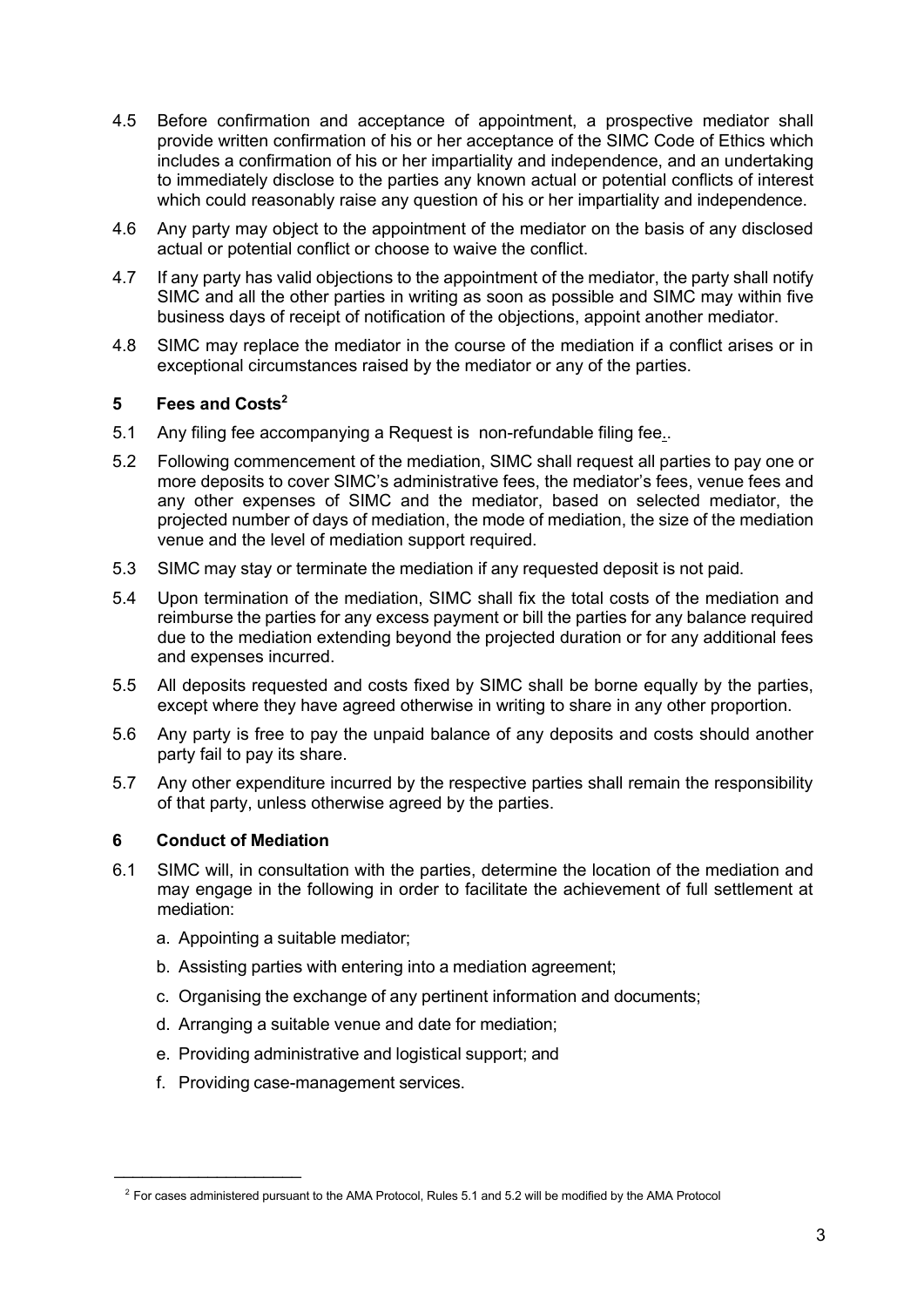- 6.2 The parties may, by agreement, determine the language(s) in which the mediation is to be conducted and shall inform SIMC of their agreement within such time as SIMC may specify. In the absence of any agreement between the parties, SIMC will determine the language(s) of the mediation in consultation with the mediator.
- 6.3 The parties shall inform SIMC of the names of their representatives, advisors and any other persons attending the mediation on their behalf, whether in-person or remotely by any means, no later than 3 days (excluding weekends) before the set mediation date or within such other time as SIMC may specify. The parties shall ensure that all persons attending the mediation on their behalf will observe and be able to comply fully with all health and safety measures imposed by the mediation venue to avoid being denied access to the mediation venue.
- 6.4 At least 10 days, or such other time as the mediator may specify, before the scheduled mediation, the parties shall submit to SIMC and exchange statements of their cases and any relevant documents.
- 6.5 Where appropriate, SIMC may arrange for a pre-mediation conference to discuss the manner and procedure for the conduct of the mediation, including setting relevant timelines. For the avoidance of doubt, the pre-mediation conference may take place in person, by teleconference, or other electronic means.
- 6.6 In determining the manner and procedure for the conduct of the mediation, the mediator shall give due respect to the wishes of the parties and be fair and impartial.
- 6.7 The mediator may communicate with the parties orally, in writing, in person, electronically, or otherwise, and may do so jointly or separately, before and during the scheduled mediation, and, in the event that there is no full settlement during the scheduled mediation, for a period of time after the scheduled mediation in order to facilitate the achievement of a full settlement.
- 6.8 The mediator may obtain expert advice or assistance in technical matters with the parties' consent and the parties shall bear any expenses incurred in this regard.
- 6.9 All parties shall act in good faith to prepare for the mediation and in the course of participating in the mediation.

# **7 Termination of Mediation**

- 7.1 The mediation commenced pursuant to the Rules shall terminate upon:
	- a. the signing by the parties of a written settlement agreement; or
	- b. the occurrence of the earliest of:
		- i. any party giving written notice of withdrawal to SIMC, the mediator and the other parties;
		- ii. the mediator notifying SIMC and the parties that the mediation should be terminated;

or

iii. SIMC giving written notice to the parties that any payment by one or more parties pursuant to the Rules has not been made for more than 14 days after the due date for payment.

## **8 Settlement Agreement**

- 8.1 Any settlement agreement reached in the course of mediation shall be in writing and signed by or on behalf of the parties.
- 8.2 For the avoidance of doubt, a settlement agreement may take the form of an electronic record, and be signed by electronic signature.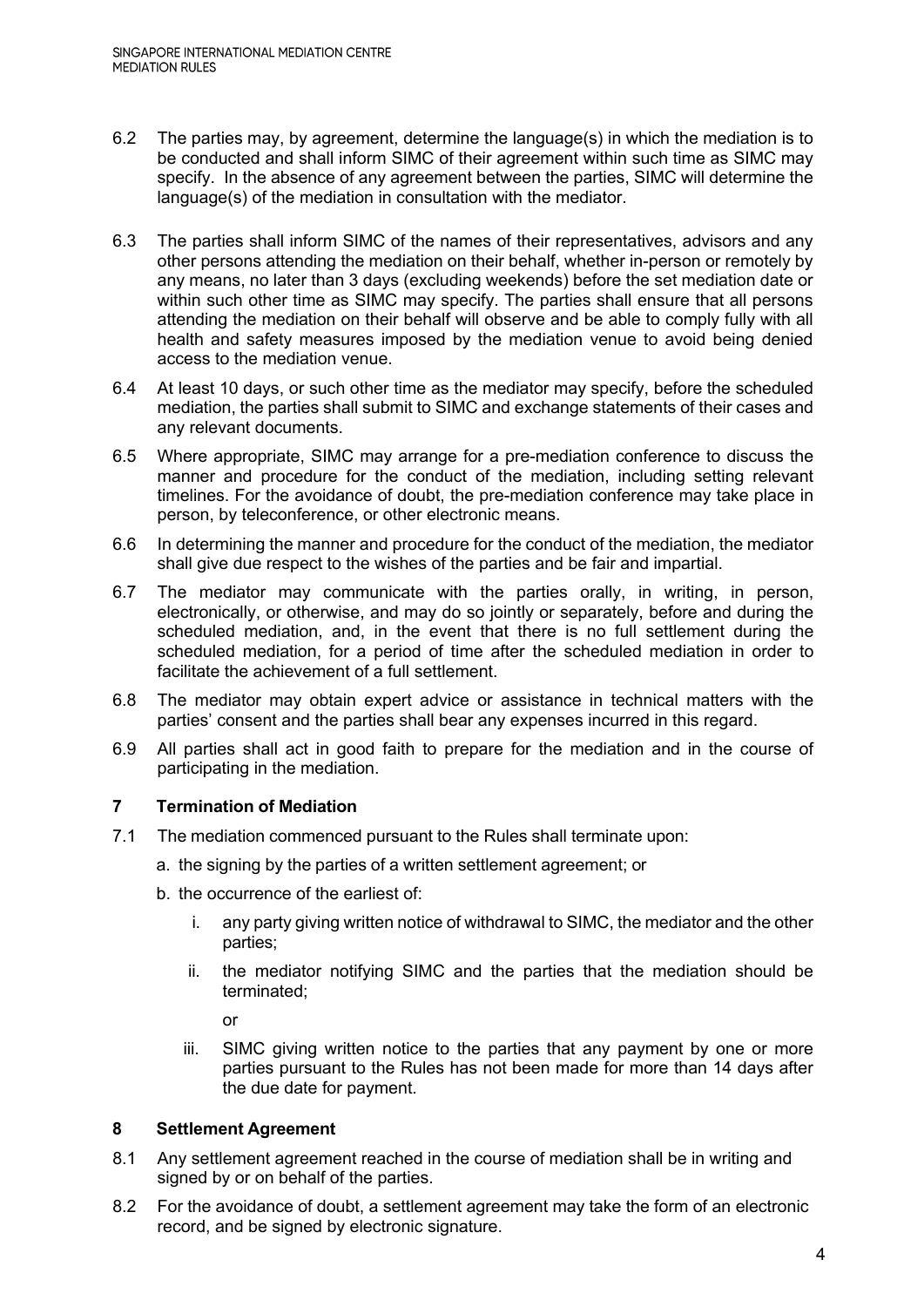8.3 Where any settlement agreement has been reached, the mediator shall promptly notify SIMC of the same, and provide SIMC with a copy of such agreement.

## **9 Confidentiality**

- 9.1 Subject to any agreement between the parties, the Singapore Mediation Act 2017, and any other applicable law:
	- a. the mediation shall be private and confidential; and
	- b. any settlement agreement between the parties shall not be disclosed save where it is necessary for purposes of its implementation or enforcement.
- 9.2 No communications made in the mediation, including any information disclosed and views expressed in relation to any proposal for settlement, shall be used in any judicial, arbitration, or similar proceedings, unless required by applicable law.
- 9.3 The mediator shall not give testimony in any judicial, arbitration or similar proceedings concerning any aspect of the mediation under the Rules, unless required by applicable law or unless all of the parties and the mediator agree otherwise in writing.
- 9.4 No persons other than the parties, their representatives, their advisors, the mediator and representatives of SIMC may attend the mediation, save with the permission of the parties and the mediator. Parties shall procure from every person attending the mediation on their behalf (whether in-person or remotely by any means), other than their legal counsels, a signed undertaking of confidentiality in such form as may be prescribed by the SIMC, as a pre-condition to their attendance at the mediation.
- 9.5 There shall be no transcript or formal record of the mediation, save for that which may be necessary to record any settlement agreement.

## **10 Cancellation or Postponement**

- 10.1 Should the mediation be postponed or cancelled, at the request of any party due to health, safety or any other reason, such party requesting the postponement or cancellation shall bear all postponement or cancellation charges (including those imposed by the mediator or by third-party service providers on SIMC) unless the parties agree to jointly bear these charges in any other mutually agreed proportion.
- 10.2 If the mediation cannot be conducted by SIMC as planned due to health or safety reasons, SIMC will, in consultation with the parties and/or the mediator, reschedule the mediation to another date and/or with another mediator agreeable to the parties should the mediator not be able to conduct the rescheduled mediation. The parties agree that SIMC and any mediator appointed shall not be liable for the inability of the mediation to proceed as planned due to such reasons.

## **11 General Provisions**

11.1 The mediator, SIMC and its employees shall not be liable to any person for any act or omission in connection with the mediation, unless there is fraudulent or wilful misconduct.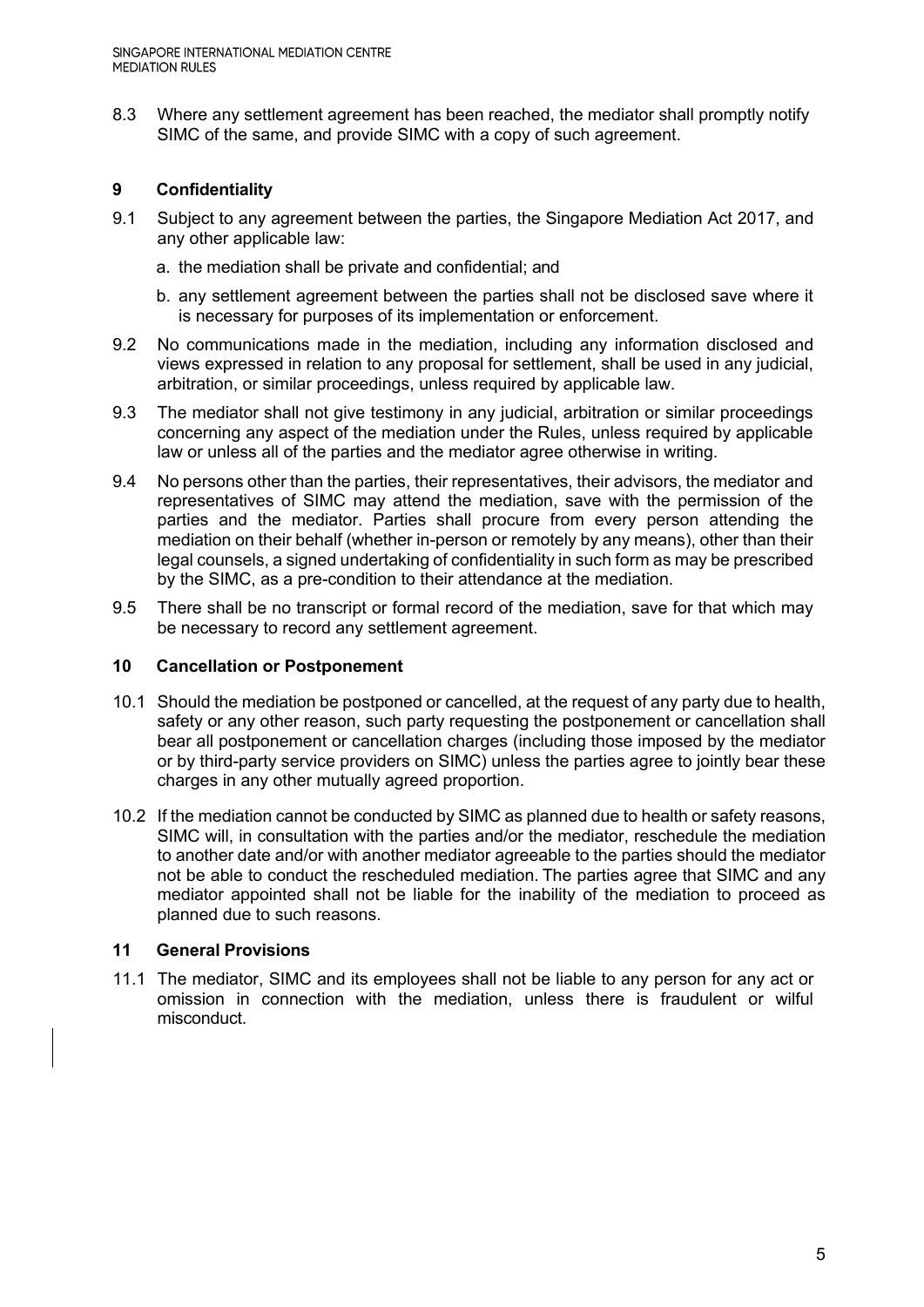## **SIAC-SIMC ARB-MED-ARB PROTOCOL ("AMA Protocol")**

- 1. This AMA Protocol shall apply to all disputes submitted to the Singapore International Arbitration Centre ("SIAC") for resolution under the Singapore Arb-Med-Arb Clause or other similar clause ("AMA Clause") and/or any dispute which parties have agreed to submit for resolution under this AMA Protocol. Under the AMA Protocol, parties agree that any dispute settled in the course of the mediation at the Singapore International Mediation Centre ("SIMC") shall fall within the scope of their arbitration agreement.
- 2. A party wishing to commence an arbitration under the AMA Clause shall file with the Registrar of SIAC a notice of arbitration in accordance with the arbitration rules applicable to the arbitration proceedings ("Arbitration Rules"), which Arbitration Rules shall be either: (i) the Arbitration Rules of the SIAC (as may be revised from time to time); or (ii) the UNCITRAL Arbitration Rules (as may be revised from time to time) where parties have agreed that SIAC shall administer such arbitration.
- 3. The Registrar of SIAC will inform SIMC of the arbitration commenced pursuant to an AMA Clause within 4 working days from the commencement of the arbitration, or within 4 working days from the agreement of the parties to refer their dispute to mediation under the AMA Protocol. SIAC will send to SIMC a copy of the notice of arbitration.
- 4. The Tribunal shall be constituted by SIAC in accordance with the Arbitration Rules and/or the parties' arbitration agreement.
- 5. The Tribunal shall, after the exchange of the Notice of Arbitration and Response to the Notice of Arbitration, stay the arbitration and inform the Registrar of SIAC that the case can be submitted for mediation at SIMC. The Registrar of SIAC will send the case file with all documents lodged by the parties to SIMC for mediation at SIMC. Upon SIMC's receipt of the case file, SIMC will inform the Registrar of SIAC of the commencement of mediation at SIMC (the "Mediation Commencement Date") pursuant to the SIMC Mediation Rules. All subsequent steps in the arbitration shall be stayed pending the outcome of mediation at SIMC.
- 6. The mediation conducted under the auspices of SIMC shall be completed within 8 weeks from the Mediation Commencement Date, unless, the Registrar of SIAC in consultation with SIMC extends the time. For the purposes of calculating any time period in the arbitration proceeding, the time period will stop running at the Mediation Commencement Date and resume upon notification of the Registrar of SIAC to the Tribunal of the termination of the mediation proceeding.
- 7. At the termination of the 8-week period (unless the deadline is extended by the Registrar of SIAC) or in the event the dispute cannot be settled by mediation either partially or entirely at any time prior to the expiration of the 8-week period, SIMC shall promptly inform the Registrar of SIAC of the outcome of the mediation, if any.
- 8. In the event that the dispute has not been settled by mediation either partially or entirely, the Registrar of SIAC will inform the Tribunal that the arbitration proceeding shall resume. Upon the date of the Registrar's notification to the Tribunal, the arbitration proceeding in respect of the dispute or remaining part of the dispute (as the case may be) shall resume in accordance with the Arbitration Rules.
- 9. In the event of a settlement of the dispute by mediation between the parties, SIMC shall inform the Registrar of SIAC that a settlement has been reached. If the parties request the Tribunal to record their settlement in the form of a consent award, the parties or the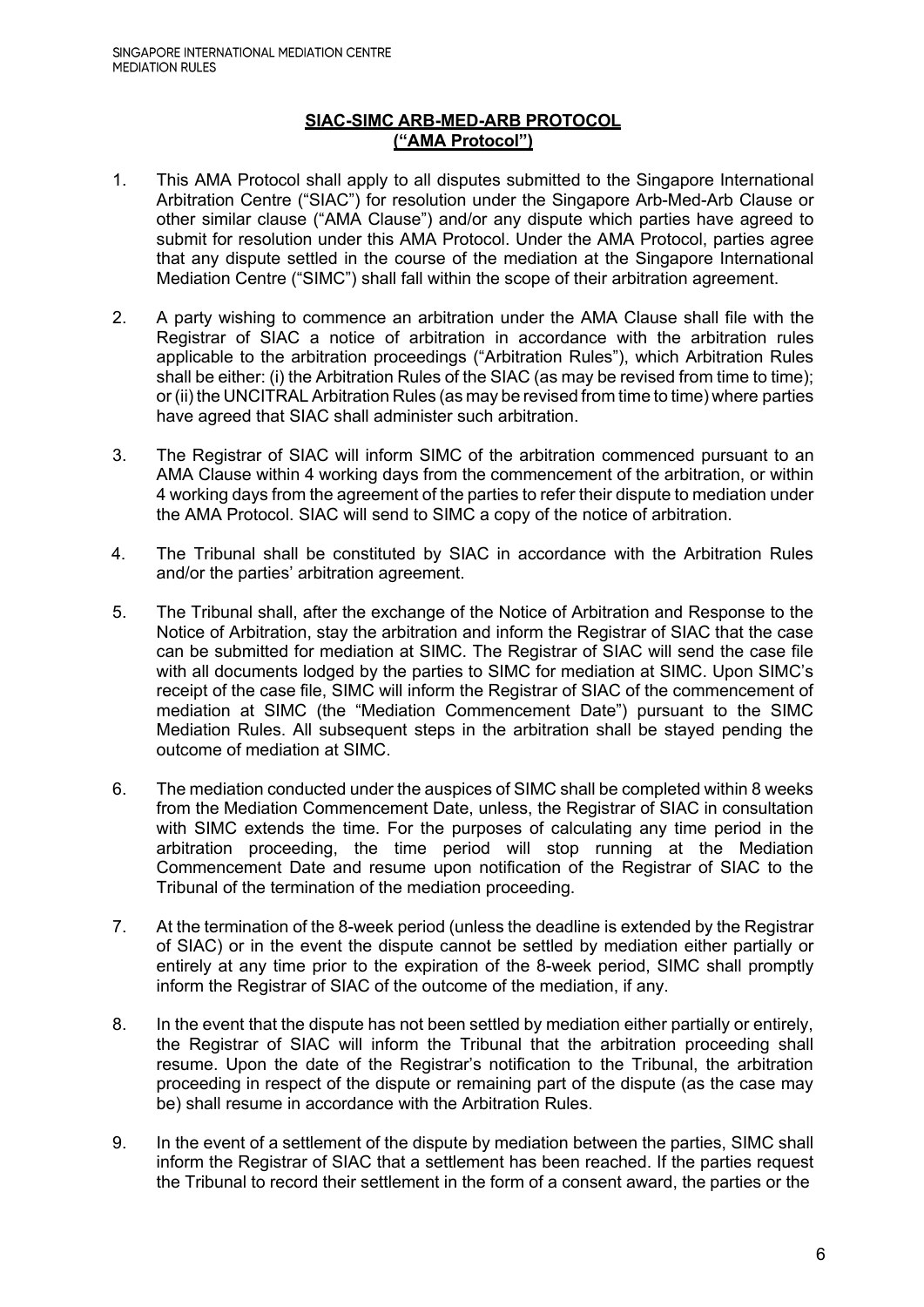Registrar of the SIAC shall refer the settlement agreement to the Tribunal and the Tribunal may render a consent award on the terms agreed to by the parties.

## **Financial Matters**

- 10. Parties shall pay a non-refundable case filing fee as set out in Appendix B of the SIMC Mediation Rules to SIAC for all cases under this AMA Protocol.
- 11. Where a case is commenced pursuant to the AMA Clause and where parties have agreed to submit their dispute for resolution under the AMA Protocol *before* the commencement of arbitration proceedings, this filing fee is payable to SIAC upon the filing of the notice of arbitration. Otherwise, the portion of the filing fee remaining unpaid in respect of the mediation shall be payable to SIAC upon the submission of the case for mediation at SIMC.
- 12. Parties shall also pay to SIAC, upon request, an advance on the estimated costs of the arbitration ("Arbitration Advance") as well as administrative fees and expenses for the mediation ("Mediation Advance") in accordance with SIAC and SIMC's respective Schedule of Fees (collectively "the Deposits"). The quantum of the Deposits will be determined by the Registrar of SIAC in consultation with SIMC.
- 13. Where a case is commenced pursuant to the AMA Clause and where parties have agreed to submit their dispute for resolution under the AMA Protocol *before* the commencement of arbitration proceedings, the Mediation Advance shall be paid with the Arbitration Advance requested by SIAC. Otherwise, the Mediation Advance shall be paid upon the submission of the case for mediation at SIMC.
- 14. Without prejudice to the Arbitration Rules, any party is free to pay the Deposits of the other party, should the other party fail to pay its share. The Registrar of SIAC shall inform SIMC if the Deposits remain wholly or partially unpaid.
- 15. SIAC is authorised to make payment of the Mediation Advance to SIMC from the Deposits or the Arbitration Advance held by SIAC without further reference to the parties.